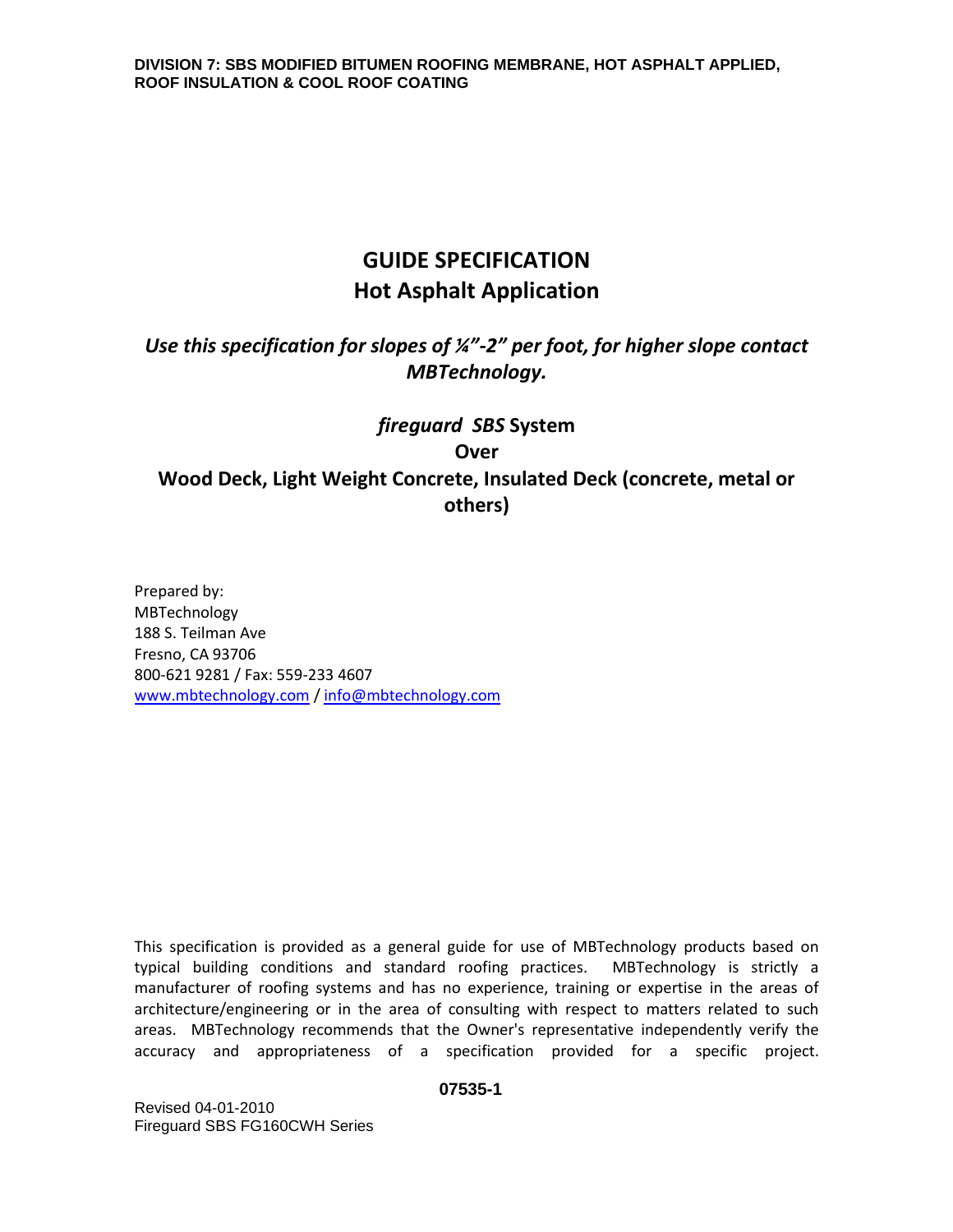# **1 PART 1 - GENERAL**

### **1.01 DESCRIPTION**

# **Delete Line Item A1-A4 If project is new construction / addition.**

- A. Completely tear off existing roof, insulation and all other related items to the deck. Repair existing roofing surface for application of the specified SBS system per NRCA and manufacturer's recommendations.
	- 1. Repair existing roofing surface for application of the specified SBS system per NRCA and manufacturer's recommendations.
	- 2. Contractor shall raise mechanical equipment to maintain an 8" curb height.
	- 3. Remove repair existing drains and install new pitch pans.
	- 4. Replace all damaged, split or deteriorated plumbing support wood blocks.
- B. Install crickets where required to prevent any ponding water. Contractor is solely responsible to determine the number and location of the crickets.
- C. Provide lead flashings on breather pipe, electrical and plumbing penetrations presently without lead.
- D. Install wall and base flashings systems.
- E. Install sheet metal flashing.

**Delete Line Item F if project does not require insulation over deck.**

F. Mechanically fasten a tapered rigid insulation with screws and plates. Cover the entire surface with a ½" cover board applied in adhesive.

**Delete Section G If Project requires insulation over deck. Having insulation over deck eliminates the use of a base sheet. Base sheet application only applies to application directly over wood / light weight concrete.**

- G. Mechanically fasten one layer of SBS modified base sheet over the wood/light weight concrete deck.
- H. Fully apply in hot asphalt one layer of smooth interply SBS membrane over the base/ protection board. Fully apply in hot asphalt one layer of granulated fire rated dual reinforced cap sheet over the interply.

**For projects in California, which need to comply with Title 24 "Cool Roof Requirement", a coating needs to be applied. Contact MBTechnology for more detail and if project requires it.**

- I. Coat the surface of the roofing membrane with a coating, which meets California Title 24 "Cool Roof Requirement". Rate of application shall be a minimum of 1.5 gallons/square for base and 1.5 gallons/square for top for a total of 3 gallons/square.
- **1.02 RELATED SECTIONS:** Drawings, General Provisions, Special Provisions and Division 1 apply to the work of this section.
	- A. Section [-----] Submittals
	- B. Section [-----] Rough Carpentry
	- C. Section [-----] Roof Decks

### **07535-2**

Revised 04-01-2010 Fireguard SBS FG160CWH Series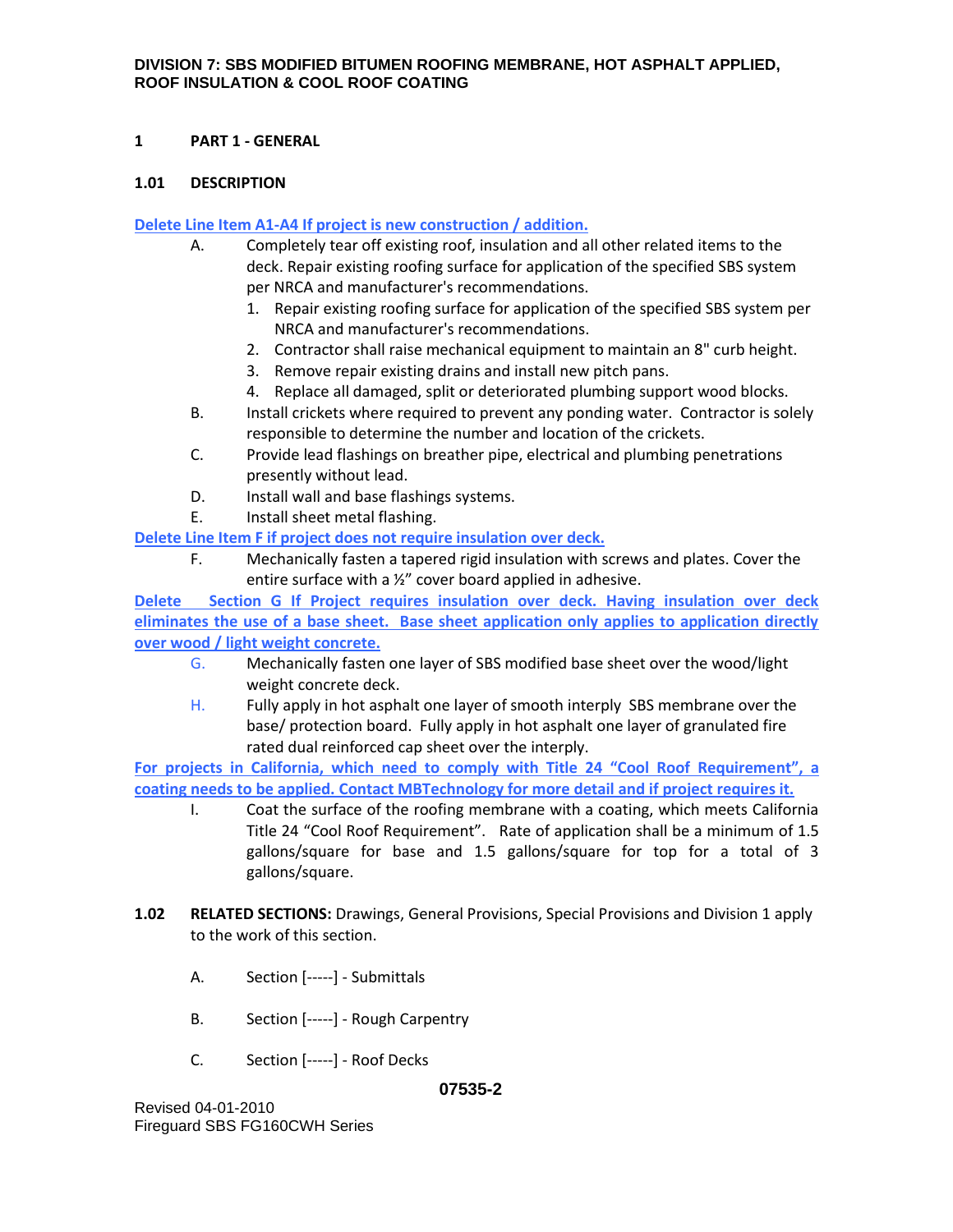- D. Section 07220 Lightweight Insulating Concrete Roof Insulation
- E. Section [-----] Rigid Roof Insulation
- F. Section [-----] Sheet Metal Flashing Components And Roofing Accessories
- G. Section [-----] Sheet Metal Flashing and Trim
- H. Section [-----] Sheet Metal Roofing Specialties
- I. Section [-----] Temporary Roofs/Vapor Retarders\*

\* NOTE: A vapor retarder can be an important component in roof systems where climatic and building interior conditions require the prevention of vapor condensation within the roof assembly.

- **1.03 REFERENCES:** References in these specifications to standards, test methods, codes etc., are implied to mean the latest edition of each such standards are adopted. The following is an abbreviated list of associations, institutions, and societies, which may be used as references throughout these specifications.
	- A. American Society for Testing & Materials (ASTM):
		- 1. ASTM D 312: Asphalt Used in Roofing.
		- 2. ASTM D 412: Standard Test Methods for Rubber Properties in Tension.
		- 3. ASTM D 728: Standard Specification for Perlite Thermal Insulation Board.
		- 4. ASTM E 96: Standard for Water Transmission
		- 5. ASTM D-6162: Standard Specification for SBS Modified Bituminous Sheet Materials Using a Combination of Polyester and Glass Fiber Reinforcements.
		- 6. ASTM D-6163: Standard Specification for SBS Modified Bituminous Sheet Materials Using Glass Fiber Reinforcements
		- 7. ASTM C 1289 Standard Specification for Faced Rigid Cellular Polyisocyanurate Thermal Insulation Board.
		- 8. ASTM D 4586 Standard Specification for Asphalt Roof Cement, Asbestos-Free.
		- 9. ASTM D 41 Standard Specification for Asphalt Primer Used in Roofing, Damp proofing and Waterproofing
		- 10. California Title 24 requirements for Cool Roof.
	- B. Uniform Building Code Standard:
		- 1. UBC 32-4: Roof Construction and Covering, Roof Insulation.
	- C. Industry Publications: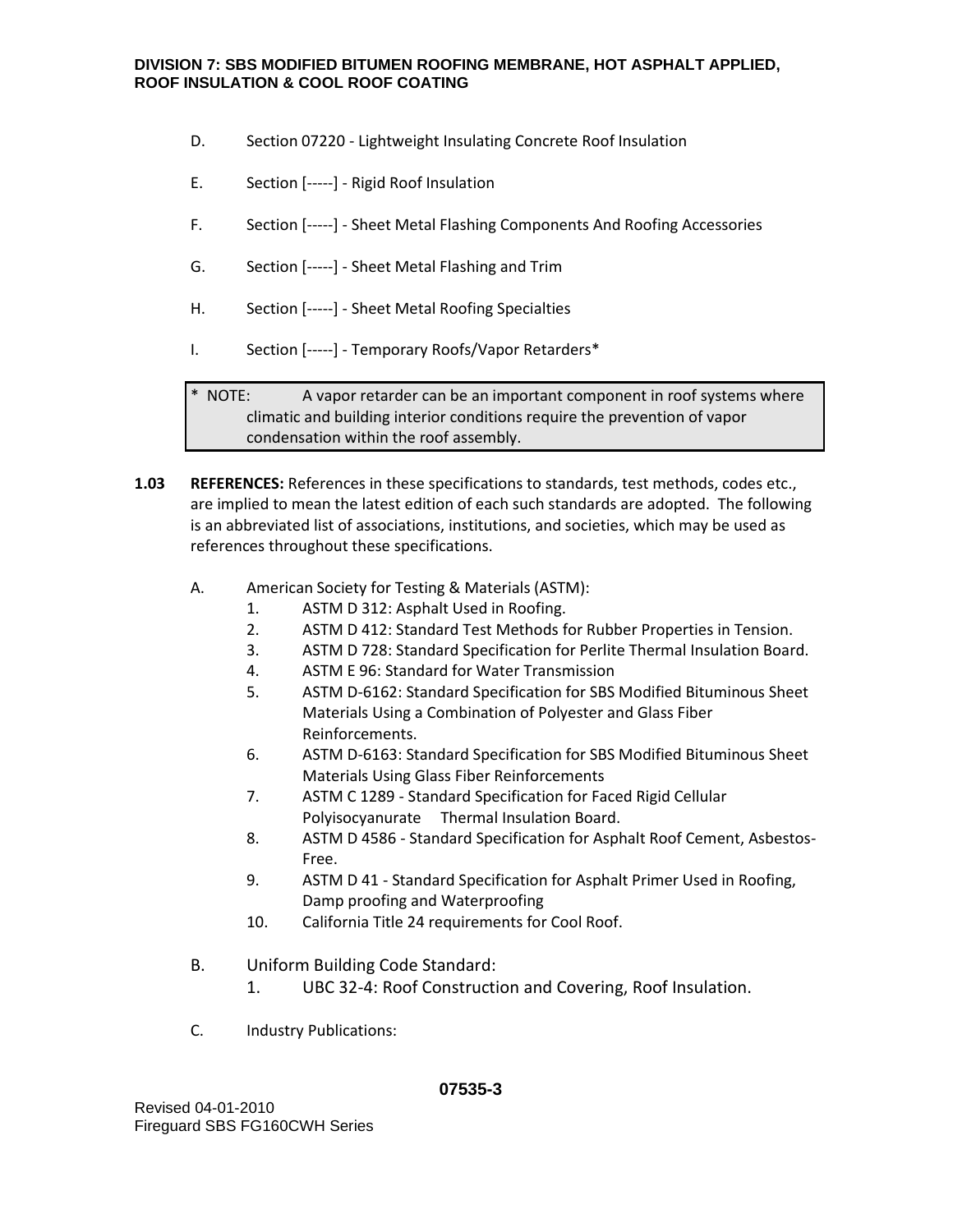- 1. National Roofing Contractors Association (NRCA) Roofing and Waterproofing Manual
- 2. Underwriters Laboratories (UL) Roofing Systems and Materials Guide (TGFU R1306).
- 3. Factory Mutual (FM Global) Approval Guide. Factory Mutual Standard 4470 - Approval Standard for Class 1 Roof Covers.
- D. SMACNA: Sheet Metal and Air Conditioning Contractors National Association Chantilly, VA

# **E. CERTA: Certified Roofing Torch Applicator, By National Roof contractors Association Elk Grove, IL**

F. OSHA: Occupational Safety and Health Administration Washington, DC

# **1.04 COORDINATION**

Coordinate with other trades affecting or affected by work of this section.

# **1.05 QUALITY ASSURANCE**

- A. Contractor Qualifications: Prior to award of the contract the contractor shall submit evidence of the following:
	- 1. Contractor shall provide a letter stating that they have at least 4 years experience with SBS modified bitumen membrane application and a list of 3 jobs of over 150 squares each that used a similar system as outlined in this specification.
	- 2. An updated letter from the primary roofing manufacturer they propose to use stating the Contractor has a valid " Certificate of Eligibility " and that application done by contractor will qualify for the warranty as required by the specification.
- B. Manufacturer Qualification: Roofing manufacturer shall own and operate their own manufacturing facility for SBS Modified Bitumen roofing membrane for a minimum of 7 years. Roofing membranes supplied under a private label agreement are not acceptable. Roofing manufacturer shall submit a letter from their CPA firm confirming compliance with this requirement.
- C. Pre-Roofing Conference: Meet at the project site well in advance of the time schedules for roofing and other related work, and review requirements for the work and conditions which could possibly interfere with successful performance of the work, or required to coordinate with it or to protect it there after with representatives of all firms involved in the work. Require manufacturer's technical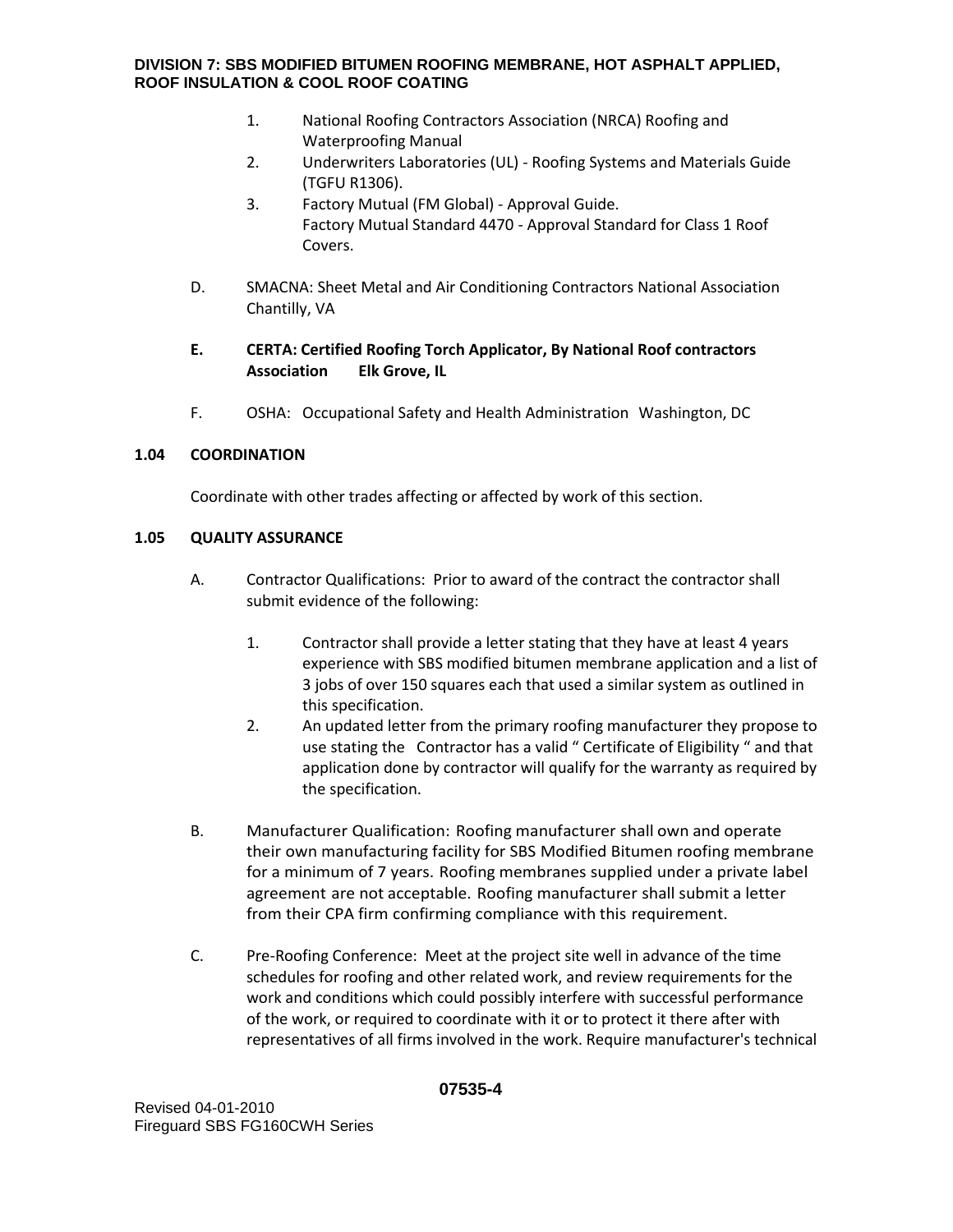representative to participate in the conference. Date shall be determined after project has been awarded.

- D. Final Inspection: Manufacturer's representative shall provide a comprehensive intermediate and final inspection after completion of the roof system. All application errors shall be addressed and final punch list completed.
- E. Testing and agency requirements:
	- 1. Fire Testing: Material shall be tested for a minimum of Class A fire rating. The system should pass the said tests without any rock, covering or emulsions thus facilitating maintenance and eliminating excess load on the roof. All modified bituminous sheet roofing systems must bear testing agency (Underwriters Lab, Warnock Hersey etc.) on package or container indicating that materials have been produced under testing agency's classification and follow-up service.
	- 2. Contractor shall obtain all local permits for the application of the roofing system. The contractor prior to the job must obtain necessary permits.

# **1.06 WARRANTY**

A. Roofing Contractor: Upon completion of work, furnish a written five-year workmanship guarantee. This warranty shall cover all leaks due to defective workmanship for a period of 5 years. Manufacturer shall conduct an audit at no cost to owner within 3 years of project completion date. All deficiencies identified in the report shall be fixed and brought up to specification at no cost to the owner.

**Choose the warranty duration. Warranty duration increases by changing the smooth interply membrane to a heavier grade (section 2.01 B2).**

- B. Manufacturer: Manufacturer shall provide owner with a **10-15-20** year nonprorated Roofing System Guarantee. Warranty should cover all leaks caused by faulty workmanship or material. Warranty will be in effect on the date of substantial completion of the project.
- C. Manufacturer's Maintenance Agreement: Manufacturer shall inspect the building every three-years for duration of the warranty period. The purpose of the inspection is to prepare a report on the condition of the roof and any areas, which has not been maintained. A comprehensive report should be prepared (digital and printed format), describing the condition of the roof. The report should alert the owners to any areas that require maintenance. Manufacturer shall make repairs identified in the report and by the owner. All these repairs shall be done at no charge to the owner, even if they have not resulted in leaks. The following are some of the example of the areas, which needs to be repaired on the roof by the manufacturer through out the warranty period: Granule loss, loose flashing, dried out mastic or caulking, blisters, loose flashing, mud cracking. Any damage to roofing membrane due to natural disasters including but not limited to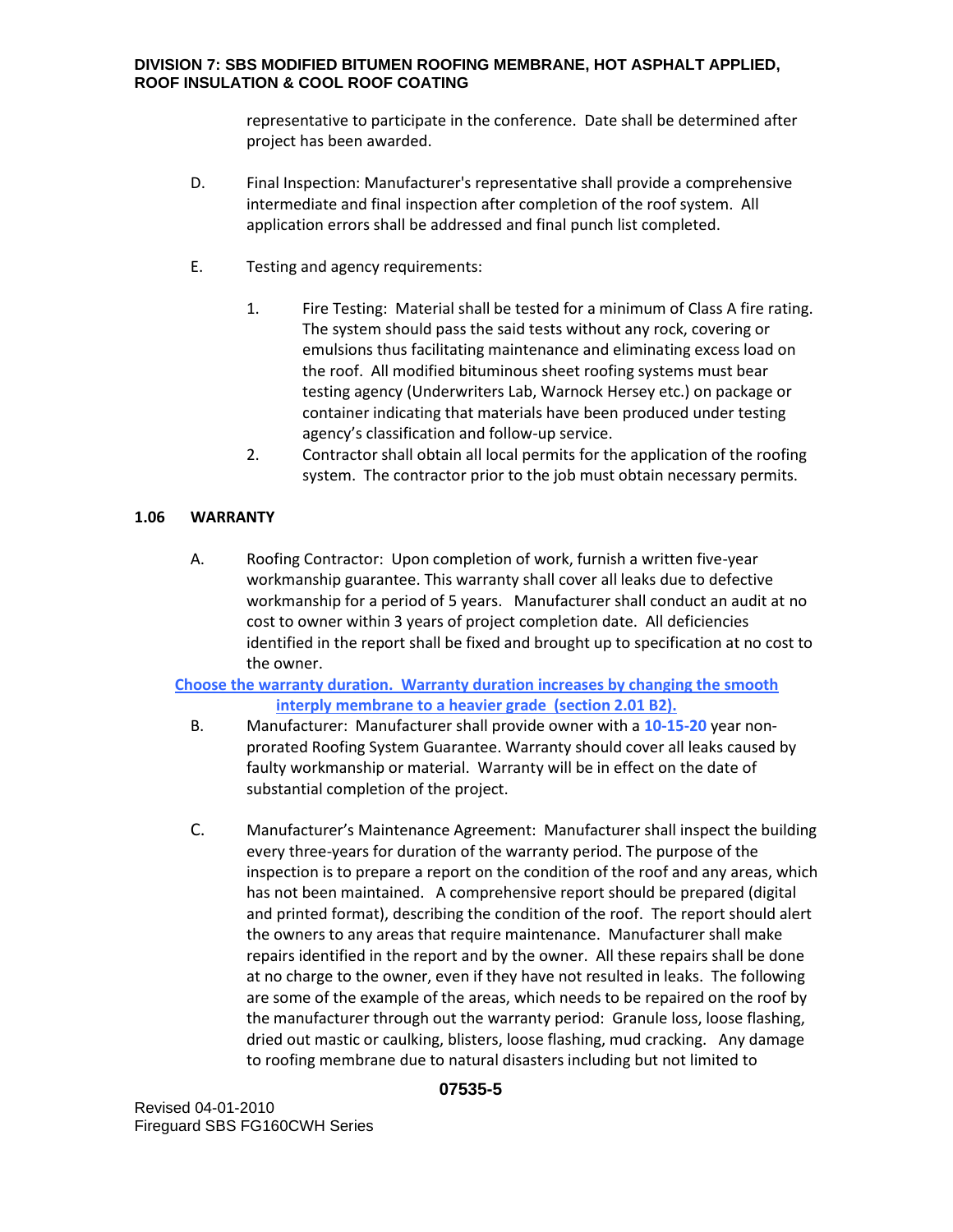earthquake and hail damage are excluded from maintenance agreement and will be paid by owner

D. Coating Manufacturer: Coating manufacturer shall issue a 5-year warranty against peeling, flaking and cracking. The same company supplying and warranting the roofing membrane shall supply and issue the coating warranty too.

# **1.07 SUBMITTALS**

- A. Pursuant to the provisions of the General Provisions and Section 01300 "Submittals" the Contractor shall submit the following:
	- 1. Product specification sheet for each roofing component within the specified system. Data should substantiate that materials comply with the specifications.
	- 2. Test results as outlined in Article 1.05.B above.
	- 3. Final warranty per Article l.06.
	- 4. Samples (3" x 5") of each roofing component within the specified system.
	- 5. Shop Drawings: Provide manufacturers standard details and approved shop drawings for the roof system specified.
	- 6. Installer shall provide written documentation from the manufacturer of their authorization to install the roof system, and eligibility to obtain the warranty specified in this section.
	- 7. As part of the submittal package, contractor shall submit a letter from the manufacturer agreeing to perform the maintenance services identified in section 1.06 C at no cost to the owner.

# **1.08 PRODUCT DELIVERY, STORAGE AND HANDLING**

- A. Roofing material shall be delivered to the job-site in new, dry, unopened containers clearly showing catalog number, product description, manufacturer's name and location. Delivered quantities should be sufficient to assure continuous work.
- B. Assure that materials are kept clean, and away from excessive heat and cold; do not remove labels or tear off protective covering until ready for application; store in an enclosed area where temperature is above 10 degrees C (50 degrees F) and below 32 degrees C (90 degrees F). Material shall not be stored directly on the ground.
- C. Do not double stack membrane. Maintain aisle space between stacks to facilitate fire suppression.
- D. Do not overload structure with building materials.
- E. Strictly follow recommended storage instructions supplied by the manufacturer.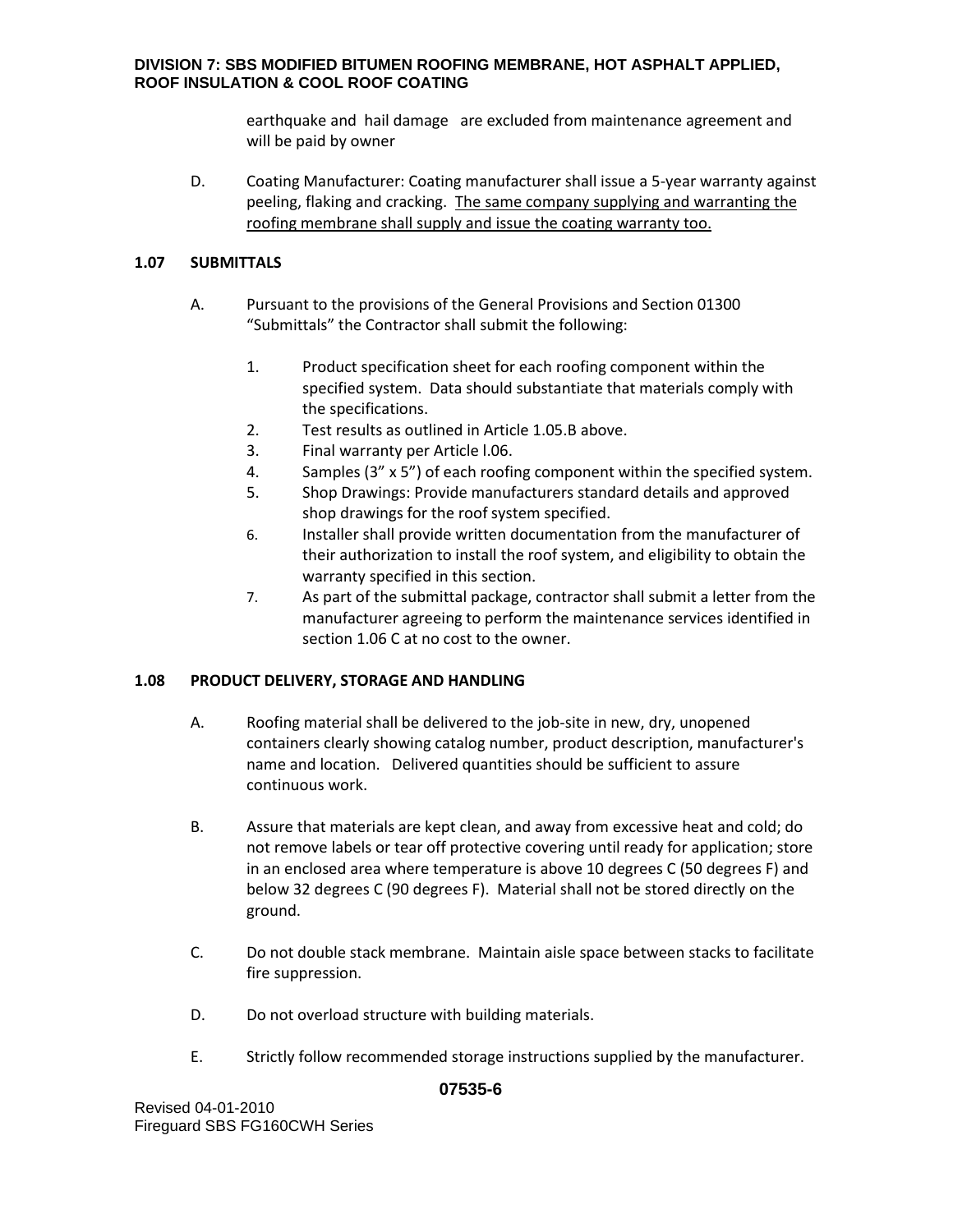F. Store roll goods on end on pallets in a clean, dry, protected area. Take care to prevent damage to roll ends or edges. Do not double stack modified bitumen products or lay them on their side. Follow manufacturers' instruction for storage and handling.

# 2 **PART 2 - PRODUCTS**

### **2.01 ROOFING SYSTEM**

- A. All components of the roofing system must be SBS modified bitumen and have been successfully manufactured in the U.S for a minimum of 10 years. All the layers (base, ply and cap) shall be supplied by the company issuing the warranty. Non-modified asphalt coated fiberglass Type II base sheet is not an acceptable substitution for the modified base sheet. Acceptable manufacturers, provided all requirements outlined in the specifications are met are:
	- 1. MBTechnology [www.mbtechnology.com](http://www.mbtechnology.com/)
- B. Roofing Membranes: Roofing membrane components include:

**Base is only required if there is no insulation over deck and system is being applied direct over wood/light weight concrete. Delete base if there is insulation over the deck..** 

> 1. BASE: Shall be SBS modified weighting a minimum of 40 Lbs/ Square and meeting ASTM D 4601-91, Type II. Approved membranes are:

MBTechnology layflat SBS LF40

- a) Modifier: SBS Modified
- b) Weight Minimum of 40 lbs/ 100 square feet
- c) Tensile @ Room Temp 44 lbs/in
- d) Weight 40 lbs/square
- 2. Smooth Interply & Base Flashing: Shall be a smooth surfaced membrane, which meets or exceeds the following minimum standards. Approved membranes are:

**For 20 Year Warranty use the following smooth interply SF160CSA delete others .** 

MBTechnology superflex SBS SF160CSA

- a) Modifier: Styrene Butadiene Styrene.
- b) Dual reinforcement consisting of a layer of polyester and a layer of fiberglass mat.
- c) Tensile strength shall be min. 210 lbs/in. MD and 180 lbs/in CMD @ O deg F.
- d) Tensile strength shall be min. 110 lbs/in. MD and 80 lbs/in CMD @ 73.4 deg F.
- e) Tear strength to be min. 150 lbs MD and 120 lbs CMD @ 73.4 F.

Revised 04-01-2010 Fireguard SBS FG160CWH Series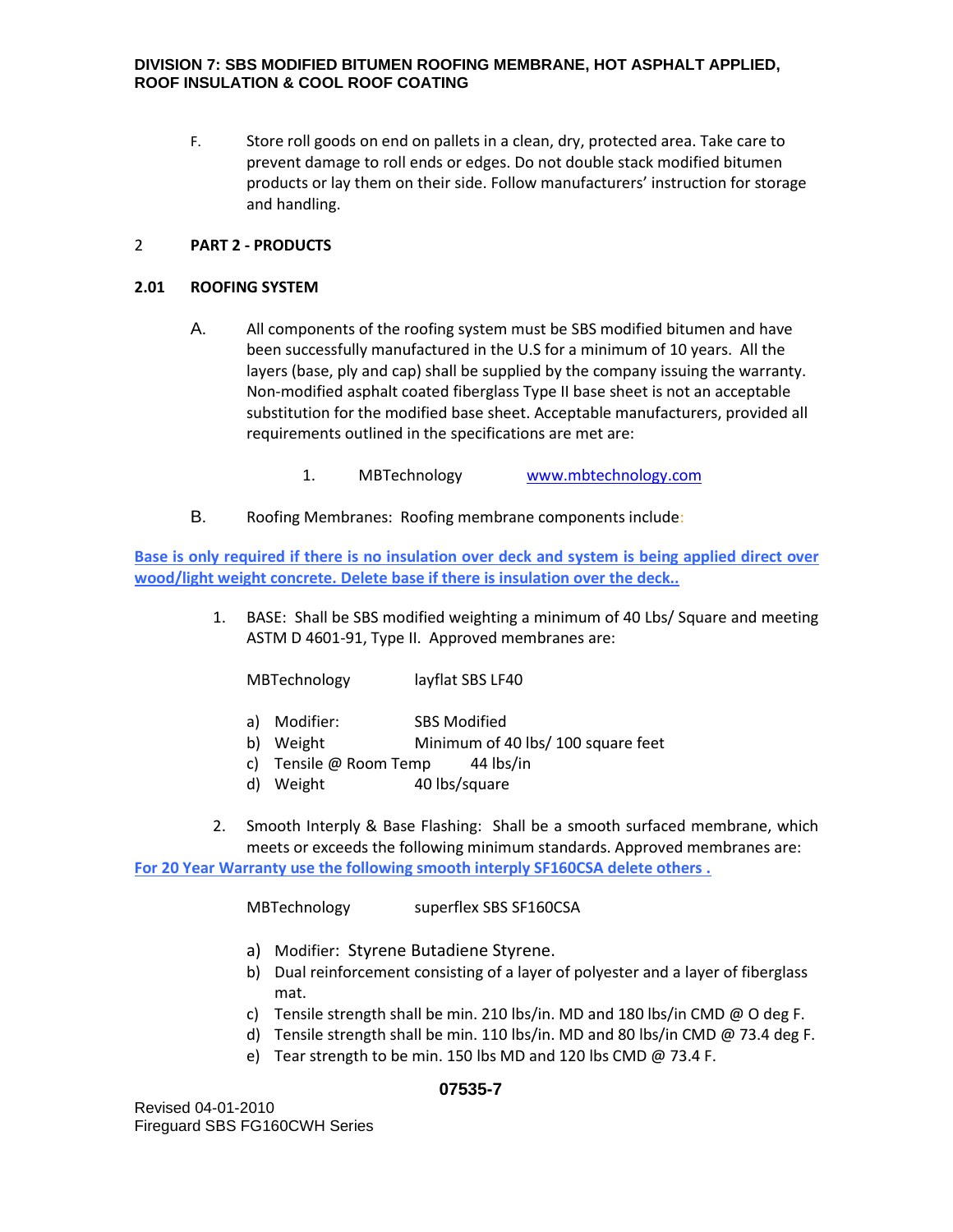- f) Ultimate Elongation of 40% @ 73.4 deg F.
- g) Thickness: 140 mils, minimum.
- h) Bottom Surface: Sand
- i) Mass Weight: Minimum nominal weight of 110 pounds per 1 square roll.
- **j)** Meet and exceed requirements of ASTM D6162 Grade S.

**For 10 Year Warranty use the following smooth interply layflat SBS LF60.** 

MBTechnology layflat SBS LF60

- a) Modifier: Styrene Butadiene Styrene.
- b) Reinforcement consisting of a layer of fiberglass mat.
- c) Tensile strength shall be min. 160 lbs/in. MD and 90-lbs/in CMD @ O deg F.
- d) Tensile strength shall be min. 70 lbs/in. MD and 80 lbs/in CMD @ 73.4 deg
- e) Tear strength to be min. 100 lbs MD and 70 lbs CMD @ 73.4 F.
- f) Ultimate Elongation of 10% @ 73.4 deg F.
- g) Thickness: 85 mils, minimum.
- **h)** Bottom Surface: Sand.
- **i)** Mass Weight: Minimum nominal weight of 70 pounds per square.

**Cap membrane is the same for 10-15 –20 year warranty.** 

3. Cap Membrane : Shall meet or exceed ASTM D 6162 Grade G. It shall be a dual reinforced fire rated SBS membrane. Cap membranes reinforced with a single layer of polyester or fiberglass mat are not acceptable. Cap membranes reinforced with polyester mat with fiberglass strands are not acceptable. The cap membrane shall meet the following specifications:

MBTechnology fireguard SBS FG160CWH

- a) Modifier: Styrene Butadiene Styrene.
- b) Reinforcement: Dual reinforcement consisting of a layer of polyester and a layer of fiberglass mat.
- c) Tensile strength shall be min. 210 lbs/in. MD and 110 CMD @ O deg F.
- d) Tensile strength shall be min. 120 lbs/in. MD and 80 CMD @ 73.4 deg F
- e) Tear strength to be min. 168 lbs MD and 130 lbs CMD @ 73.4 F.
- f) Testing shall be in accordance with ASTM D 5147 at 0 degrees F.
- g) Thickness: 165 mils, minimum.
- h) Mass Weight: Minimum nominal weight of 110 pounds per square.
- 4. Backer layer for flashing: Shall be a self adhesive smooth surface SBS modified bitumen membrane which is air impermeable and meets the following minimum requirements. This membrane shall be incorporated at all flashing assembly prior to torch applying the smooth base and top surfacing flashing system.

MBTechnology SA65S a. Modifier: Styrene Butadiene Styrene.

### **07535-8**

Revised 04-01-2010 Fireguard SBS FG160CWH Series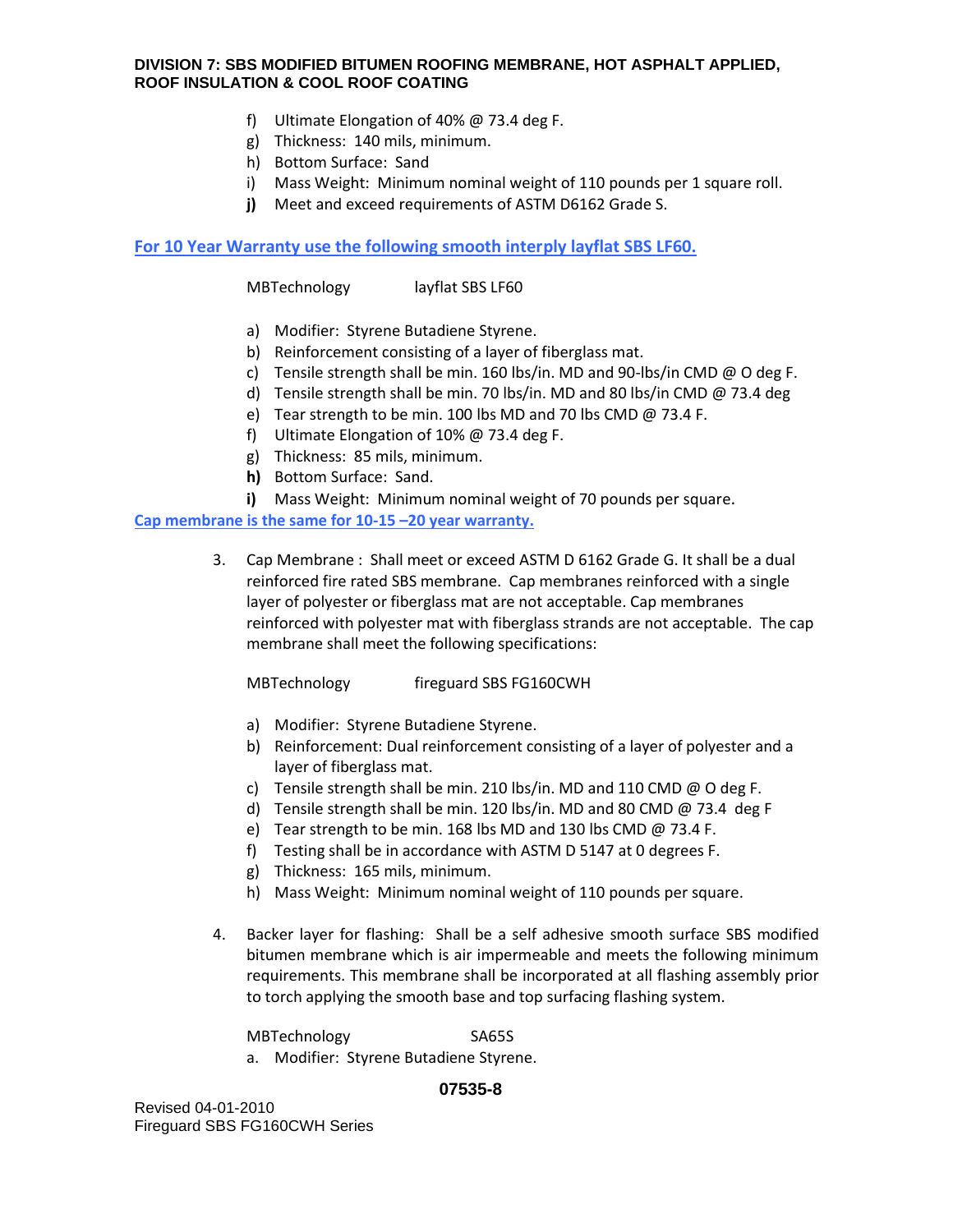- b. Reinforcement: Non-woven Fiberglass mat.
- c. Top surfacing smooth,
- d. Minimum weight 30 lbs/square.
- e. Meeting ASTM D 1970-01

### **Flashing membrane is the same for 10-15 –20 year warranty.**

5. Flashing: Shall meet or exceed ASTM D 6162 Grade G. It shall be a dual reinforced fire rated SBS membrane suitable for torch application. Cap membranes reinforced with a single layer of polyester or fiberglass mat are not acceptable. Cap membranes reinforced with polyester mat with fiberglass strands are not acceptable. The cap membrane shall meet the following specifications:

MBTechnology fireguard fastorch SBS FGFT160CWH

- a) Modifier: Styrene Butadiene Styrene.
- b) Reinforcement: Dual reinforcement consisting of a layer of polyester and a layer of fiberglass mat.
- c) Tensile strength shall be min. 180 lbs/in. MD and 150 CMD @ O deg F.
- d) Tear strength to be min. 180 lbs MD and 130 lbs CMD  $\omega$  73.4 F.
- e) Testing shall be in accordance with ASTM D 5147 at 0 degrees F.
- f) Thickness: 165 mils, minimum.
- g) Bottom Surface: Burn off backer film.
- h) Mass Weight: Minimum nominal weight of 116 pounds per 1 square roll.

### **2.02 ROOFING ACCESSORIES:**

- A. Fasteners: Nailing patterns & type of fasteners (including screws & plates) on all insulation & membranes shall comply with Factory Mutual guidelines (FM I-90) requirements and roof membrane manufacturers written recommendations.
- B. Cants: Perlite cant and tapered edge strips: ASMT C728-91, Asphalt impregnated perlite. Cants shall be preformed to 45-degree angle with a 4" vertical leg, and 4" horizontal leg, unless noted otherwise.

**DELTE ITEM C & D IF PROJECT DOES NOT REQUIRE INSULATION.** 

C. Insulation: Provide preformed tapered roofing insulation boards where indicated for sloping to drain. Fabricate with taper to provide 0.63 cm (¼ inch) per 30.5 cms (12 inches) slope, unless otherwise indicated in drawing. Provide preformed saddles, crickets, tapered edge strips where indicated for sloping to drain. Insulation shall be tapered polyisocyanurate achieving a minimum of R30 insulation value covered with ½" dens-deck insulation to withstand flute span on metal deck..

Insulation shall meet and exceed the requirements of ASTM C 1280. Acceptable manufacturers are: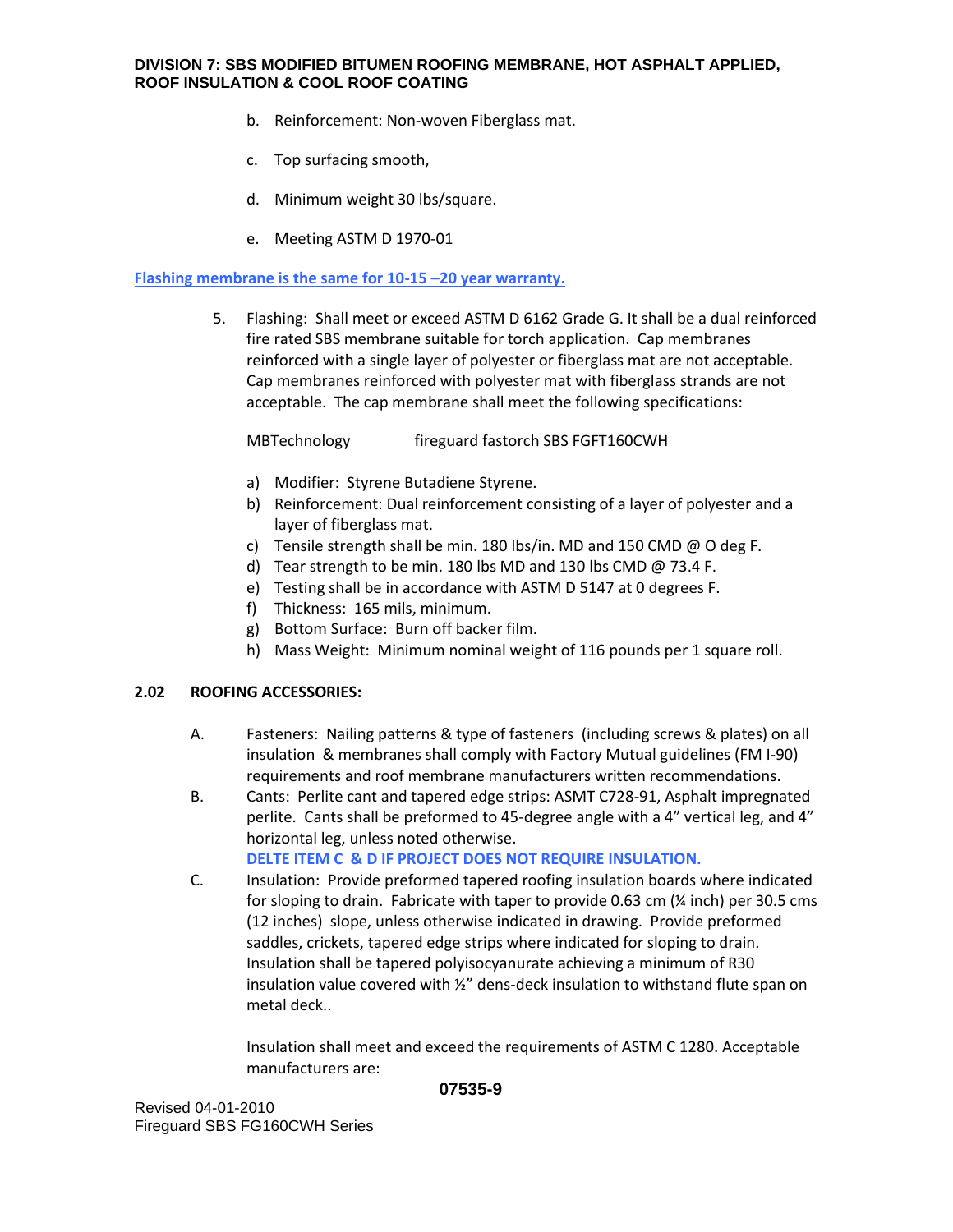- a.  $R Max$
- b. Johns Manville
- c. Atlas
- d. Or approved equal.
- D. Protection Board shall be. 1/2" Dens Deck by Georgia Pacific, no substitution allowed. .
- E. Pitch pans, Expansion Joints, Metal Flashings: Shall be in full compliance with NRCA and SMACNA approved application standards.
- F. Pitch Pan Filler: Shall consist of a two component, cold applied urethane compound as approved by roofing membrane manufacturer.
- G. Caulking Sealant: Comply with Federal Spec number TTS 0023c. And should consist of a single component, high performance, elastomeric compound as manufactured by or similar and equal to the following:
- H. Mastic: Elastomeric mastics, adhesives, and caulking products are required over standard grade adhesive and mastics. , All mastics must conform to ASTM D4586 Elastomeric Mastic -Pros-choice 1010 by Gibson Homan or approved equal.
- I. Traffic Pad: Shall be manufactured with recycled tire with a minimum thickness of 1/2" and supplied by same company issuing the roofing warranty. Approved walk pads are MBTechnology's WT-3x4 or approved equal. Use Chemlink M1 adhesive or equal to adhere the walk pad to roof surfacing.
- J. Insulation Adhesive shall be Olybond 500 adhesive manufactured by Olympic Fasteners.
- K. Asphalt Primer: ASTM D 41, Leak Buster Matrix 307 Premium Asphalt Primer, by BMCA or equal.
- L. Liquid reinforced flashing system: MBT-Flash Single-component, elastomeric asphalt emulsion with polyester reinforcing fleece fabric fully embedded into the resin to form roof system flashings.
	- a. Reinforcement: woven polyester reinforcement.
	- b. Surfacing: Second coat of MBT-Flash and mineral granules to match adjacent SBS-modified bitumen cap sheet.
- M. Hot Asphalt shall be Type III or IV as required by SBS Modified Bitumen manufacturer for issuance of the warranty specified within this specification. Mexican asphalt is not allowed.

# **DELETE ITEM 12 IF PROJECT DOES NOT REQUIRE A COATING TO MEET CALIFRONIA TITLE 24 REQUIREMENTS FOR COOL ROOF.**

N. Protective Coating: Coating shall be a two-part co-polymer elastomeric coating, white in color and meeting California Title 24 requirement for Cool Roof. The coating shall have current listing with the Cool Roof Rating Council (CRRC) with CRRC label. Approved coatings are CO24 Base and CO24 Top by MBTechnology or approved equal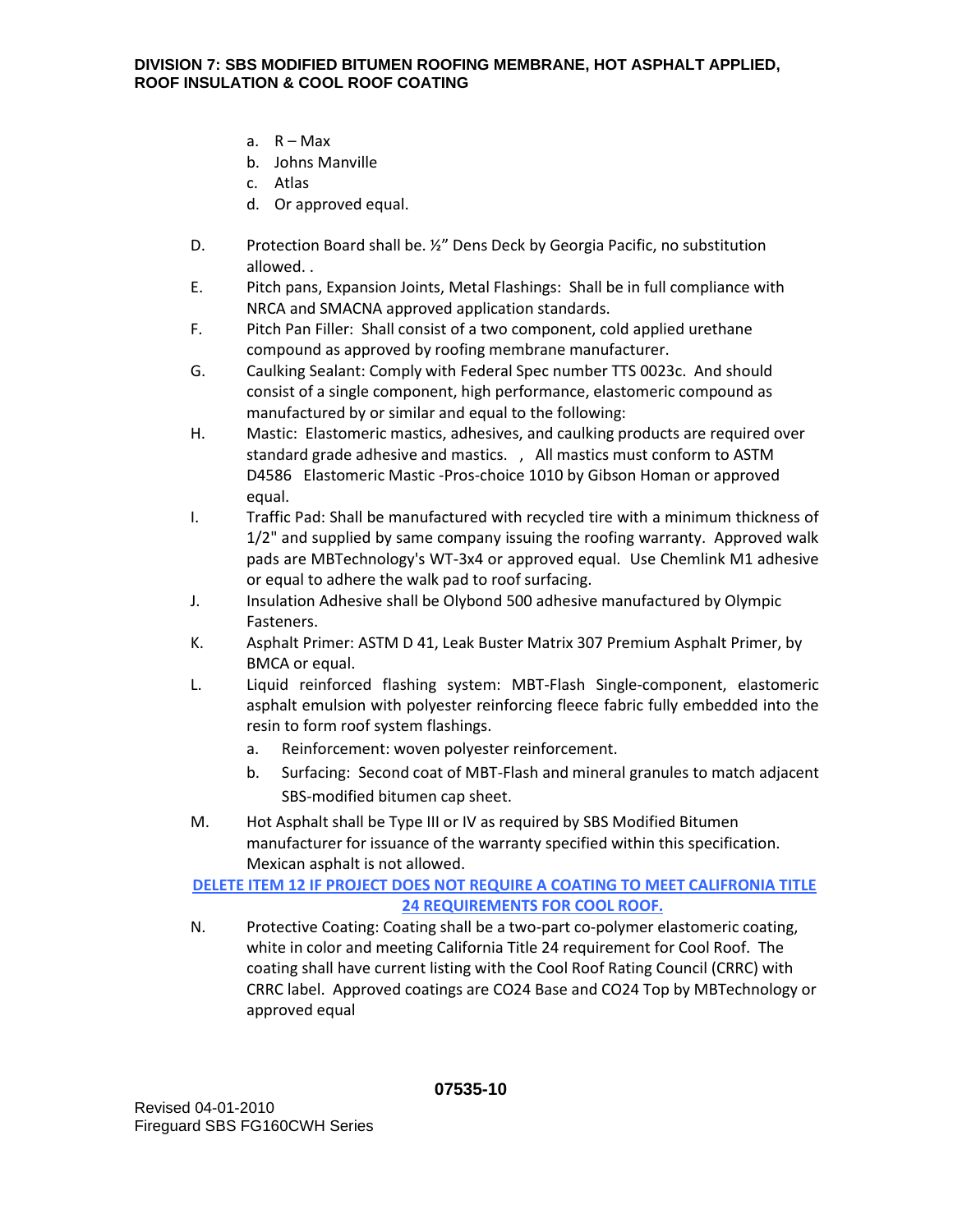### 3 **PART 3 - EXECUTION**

### **3.01 EXISTING / GENERAL CONDITIONS**

A. Contractor shall verify that surfaces are smooth, dry, sound, and free from any conditions effecting proper roofing applications. Prior to starting work, owner shall be advised of conditions needing correction. Work will not be started until other trade work required ahead of membrane application is completed. Contractor is responsible for all carpentry work such as wood nailers, wood curbs, wood expansion or contracting members, wood cants and similar items necessary for the completion of the work according to these specifications.

**Line item 1-3 only applies to re-roof application, delete if this is a new construction.**

Removal of existing roof

- 1. The existing roofing membrane(s) and insulation shall be removed to the existing deck and shall include but not be limited to, all wall flashings, edge flashings, and all other items incorporated there in.
- 2. Remove only as much roofing as can be replaced with a completely new roofing system and made watertight the same day. Phase roofing application is not allowed.
- 3. All debris shall immediately be removed from the roof surface and deposited into trucks or containers through an enclosed trash chute. Removal of existing roofing materials should be performed in conjunction with the installation of the new roofing system. All exposed areas must immediately be covered and made watertight. No overnight stockpiling of debris on the roof shall be permitted.
- 4. Contractor shall clean all roof surfaces and is responsible for keeping the building and surrounding area neat and orderly.
- 5. Trash container or trucks shall be removed from the premises when they are full.
- 6. Clean the roof deck surfaces of all loose materials and other impediments detrimental to the application of the new roofing materials.

### **3.02 PROTECTION**

- A. Prior to any job shut-down, all seams laid in the preceding time period shall be checked for water tightness. Required precautions should be taken to leave the job in watertight condition. If moisture is present at any location contractor at no expense to the owner or manufacturer will replace all wet material.
- B. All finished work of other trades that is damaged in the execution of work under this section shall be replaced or restored at the expense of the trade who caused the damage.
- C. Ground storage and work shall be confined to the areas designated by the Owner as agreed upon at the pre-bid conference. Do not travel across landscaped areas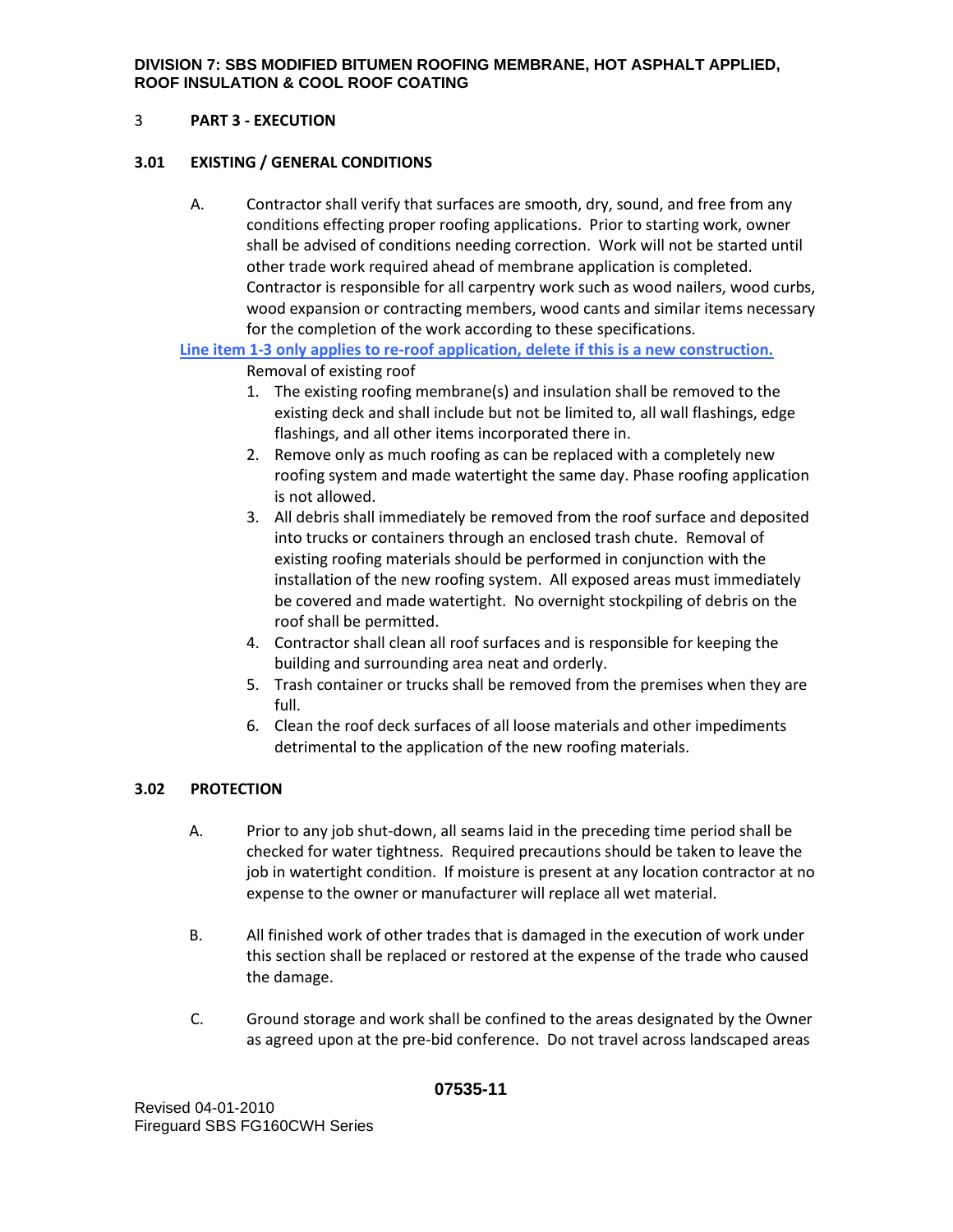without the Owner's approval.

### **3.03 SURFACE PREPARATION**

A. Prior to installing the roofing material, remove from deck all debris, nails, sharp objects, dirt, moisture, petrochemical materials or projections that could in any way damage the systems. Surface shall be prepared such that there is positive and workable drainage. Areas of the roof with ponding water should be corrected and the slope adjusted accordingly so as to prevent future standing water.

# **3.04 WORKMANSHIP**

- A. Contractors must be thoroughly skilled in the application of specified materials; with all workmanship done in such a manner as to fulfill the requirements of drawings and specifications. Any specific directions furnished by manufacturer, and as published in the manufacturer's manual for modified bitumen roofing systems, regarding the application of roofing materials shall be strictly followed. All deviations from the manufacturer's published instructions shall be secured in writing on the manufacturer's letterhead approved by the "Manager of Technical Services".
- B. Prior to applying membranes the contractor and his foreman shall review the specifications and the manufacturer's technical manual with the manufacturer's technical representative to make certain all aspects of membrane application is understood. Application will proceed in strict accordance with specifications and detailed drawings and instructions in said technical manual. No verbal/oral deviation will be accepted unless authorized on company's letterhead signed by the company's "Manager of Technical Services ". .
- C. Maintain constant supervision by a competent foreman.
- D. Contractor must supervise installation of and be responsible for seeing that roof mechanical, electrical equipment, roof drains and other works are properly flashed. Make roof and flashing repairs as necessary; advise the Architect / owner in writing of all potential leaks as may be caused by other trades.
- E. Install only as much roofing material as can be completed and covered with a cap membrane in one day. No section of the roof should be left exposed and unfinished. Phase roofing is not accepted.
- F. Do not roll roofing equipment or stack materials on completed new roofing surfaces, without the adequate protection of a ½" plywood sheets.
- G. Do not apply any roofing materials before sunrise, or at anytime when there are indications of moisture, (rain, mist, dew, frost or snow).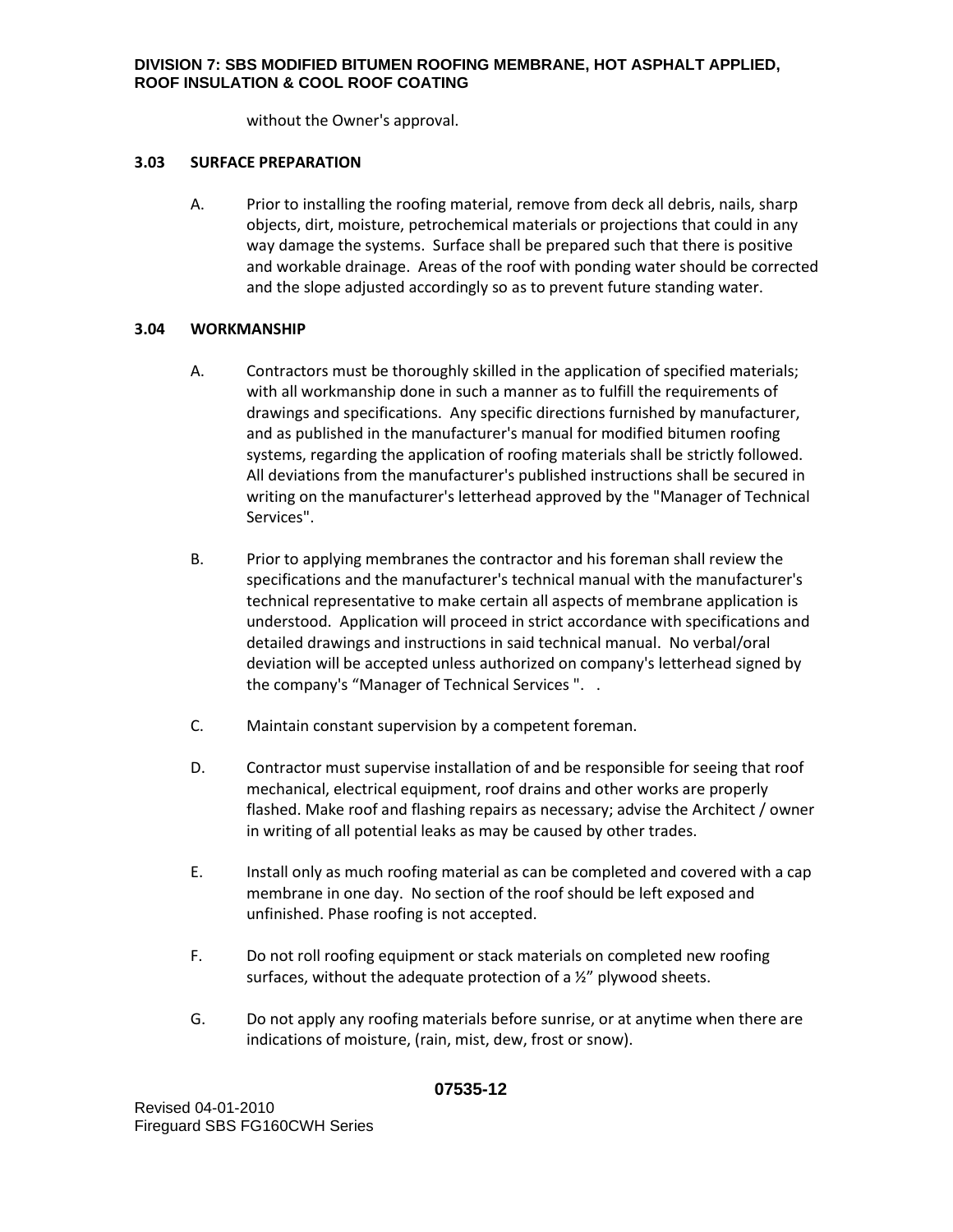- H. Insure that no heavy objects remain in one place on the portions of the new roofing membrane where the membrane has not yet set or the adhesive has not fully bonded the layers. .
- I. Insure that all fish mouths are cut and patched (do not attempt to walk down the fish mouths). Objects causing separation between reinforcing plies must be removed.
- J. Every attempt shall be made to install flashings at openings, projections, and walls adjoining new roofing during all work periods. If circumstances do not allow this, these areas shall be made watertight at the end of each day or work period.
- K. Aesthetic Considerations: An aesthetically pleasing overall appearance of the finished roof application is a standard requirement for this project. Make necessary preparations, utilize recommended application techniques, and apply the specified materials including granules, and exercise care in ensuring that the finished application is acceptable to the Owner.

# **Delete Section 3.06 if there is no insulation on the deck.**

### **3.05 INSULATION APPLICATION**

A. Shall be applied in strict conformance with insulation manufacturer's specification and comply with NRCA and RIC- TIMA recommendations.

Mechanically fasten the tapered polyisocyanurate board over the metal deck / Light Weight Concrete / Wood Deck with 16 fasteners per board per FM –I90 pattern (1.2 meter x 2.43 meter board (4 x 8 foot board). Fasteners shall be of sufficient length to penetrate the board and the metal deck and comply with FM I90 requirement. Use only fasteners with a minimum 3-inch (76 mm) stress plate when mechanically attaching insulation. Do not attach insulation with nails. Install the pre primed cover board over the polyisocyanurate insulation in adhesive.

**For areas over structural concrete apply the insulation in Instastik adhesive to the deck. Follow the adhesive manufacturers' requirement for deck preparation and application procedure.** 

- B. Install insulation boards with staggered board joints in one direction (unless taping joint).
- C. Install insulation boards snug. Gaps between board joints shall not exceed 1/4 inch (6 mm). All gaps in excess of 1/4 inch (6 mm) shall be filled with like insulation material.
- D. Wood nailers shall be 3-1/2 inches (89 mm) minimum width or 1 inch (25 mm) wider than metal flange. They shall be of equal thickness as the insulation with a minimum 1-inch (25 mm) thickness. All nailers shall be securely fastened to the deck.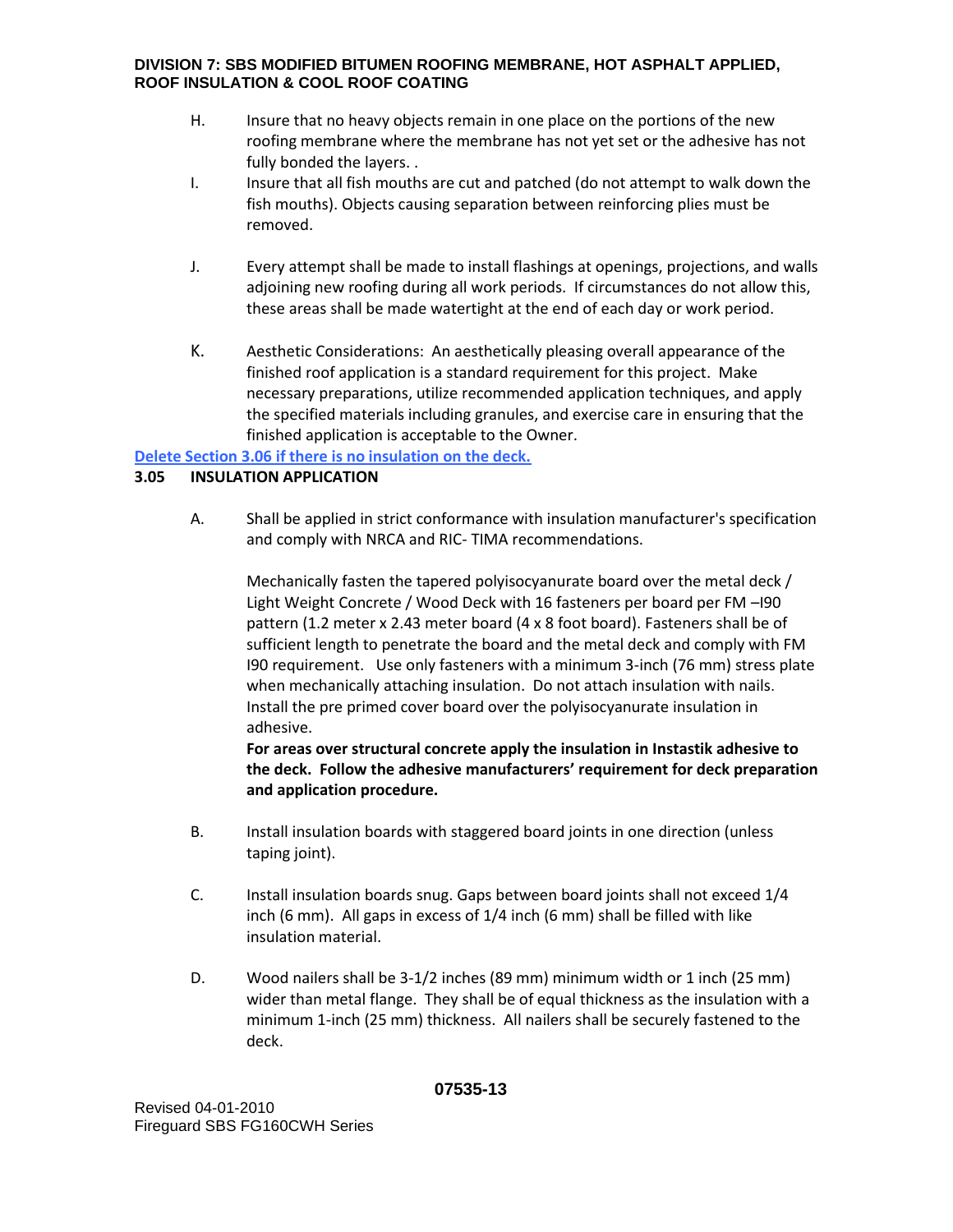- E. Cant strips shall be installed at the intersection of the roof and all walls, parapets, curbs, or transitions approaching 90 degrees, to be flashed. They shall be approximately 4 inches (102 mm) in horizontal and 4 inches (102 mm) in vertical dimension. The face of the cant shall have an incline of not more than 45 degrees with the roof.
- F. Do not install any more insulation than will be completely waterproofed each day.

# **3.06 HOT ASPHALT**

**Delete line item A if there insulation over deck. Section 3.06 A only applies if the membrane is being directly applied over wood / light weight concrete.** 

# A. **Modified SBS Base Sheet:**

On decks with slope (1/4" per foot), base sheet must be applied in shingle fashion stating at the low point of the roof proceeding upwards, with all end laps staggered. Base sheet shall be lapped 2" on the sides and 4" at the ends. On decks with slopes greater than above in addition to the above requirements the end lap, shall also be staggered no less than 3 feet apart. Sheets will be nailed 12" from the edge, 18" apart. Turn up 2" above cant strip at all vertical surface.

# B. **Smooth Interply Application:**

The first course shall be applied in half width starter rolls with subsequent course applied in full width rolls. The interply shall have a minimum of 3" side laps and 6" end laps. All subsequent plies must be staggered. Uniform solid mopping of steep asphalt at nominal rate of 25 lb. per 100 square feet. Broom in place. Turn up 2" above cant strip at all vertical surfaces.

### C. **Cap Membrane Application**

Lap each membrane 3 3/4" on side laps and 6" on end laps. End laps shall be staggered not less than three (3) feet apart. Uniform solid mopping of steep asphalt at nominal rate of 25 lb. per 100 square feet. Broom in place. Turn up 2" above cant strip at all vertical surfaces. Areas with less than 1/8" outflow of bitumen will be checked with a trowel, heat applied between laps and properly sealed. For slopes of 1"-2" per lineal foot apply material parallel to the slope; back nail head laps 2" from the edge, 6"o.c. and side laps 8" off center.

NOTE: Flying in 11'- 17' lengths of relaxed membrane into hot asphalt is recommended.

### D. **Guidelines On Hot Asphalt Application**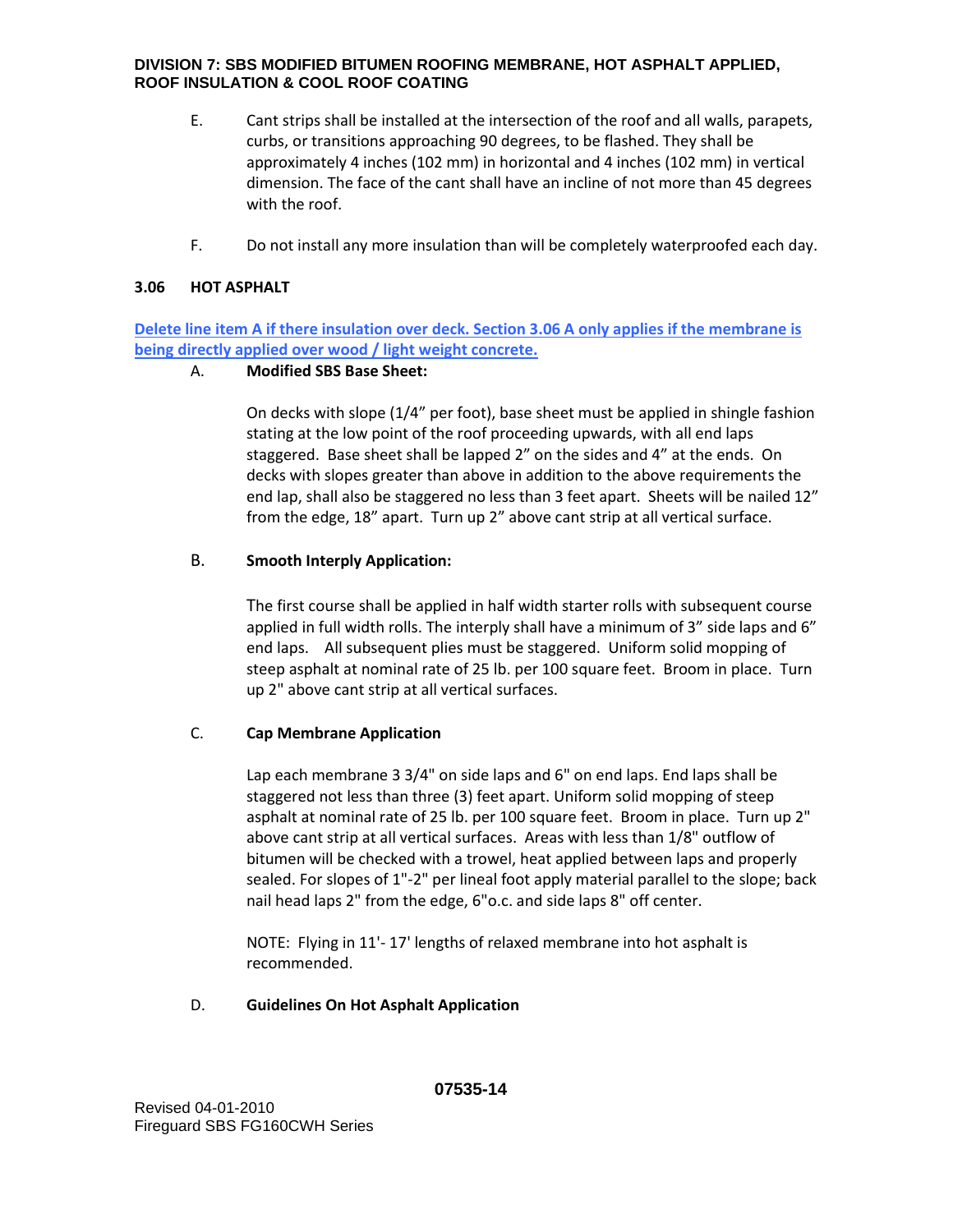- 1. Temperature: Hot asphalt application is NOT recommended when ambient temperature is below 50 degrees Fahrenheit. Do not over compensate by heating the asphalt above the equiviscous temperature.
- 2. It is recommended that membranes be rolled out and relaxed before application. It may be necessary depending on temperature to cut rolls in minimum 11' lengths to facilitate proper relaxing of membranes (pre storage of membranes in a warm environment will help expedite application).
- 3. Asphalt temperature shall never fall below 400 degrees Fahrenheit at the point of application of the membrane. Brooming of membrane is absolutely required.
- 4. Type IV shall be used on all slopes 1/4 inch per foot and over. Asphalt shall be applied at its EVT temperature or 425 degree F; whichever is greater, in a uniform layer, without voids, at a rate of 25 lb/ square. The mopping stroke will be such that the side lap is covered with asphalt last. A rolling bank (puddle) of mopping asphalt shall be maintained across the full width of the roll.
- 5. Slope Requirements:

Starting at low point of the roof apply the smooth ply & cap sheet perpendicular to the slope with a minimum of 3" side laps and 6" end laps. A flow of asphalt of 3/8" shall be obtained at all seams. Offset end laps a minimum of 36". For slopes of ½ "-2" per lineal foot apply the material parallel to the slope; back nail head laps 2" from the edge, 6" O.C and side laps 8" O.C. All side laps must be staggered 18" between successive plies. End laps of all cap membranes must be staggered a minimum of 3 feet. The roofing membrane components shall immediately be applied after application of base sheet and/or insulation as a continuous operation.

- 6. Priming: All metal flanges (all jacks, edge metal, lead drain flashings) and concrete and masonry surfaces shall be primed with an asphalt primer meeting ASTM D 41.
- 7. Fill all voids between the penetration and flashing collar with approved caulking.
- 8. All rolls (both ply and cap) shall never be put down in full-length rolls (33 lineal feet). They should be cut to the following lengths.

|                                | Slopes of $\frac{1}{4}$ up to 1 $\frac{1}{2}$ | 17-foot max |
|--------------------------------|-----------------------------------------------|-------------|
| Slopes of $1\frac{1}{2}$ to 2" |                                               | 11-foot max |

Coiled rolls should be unrolled, placed upside down and allowed to "relax" prior to installation. Then re-roll to apply.

- 9. Care should be taken to insure that the cap sheet lays flat in the asphalt. There shall be complete adhesion between the cap sheet and the mopping asphalt.
- 10. Brooming of the plies may be necessary under certain conditions to insure that the cap sheet adheres solidly to the asphalt. Apply extra pressure to avoid creating open channels, where three or more membranes are lapped.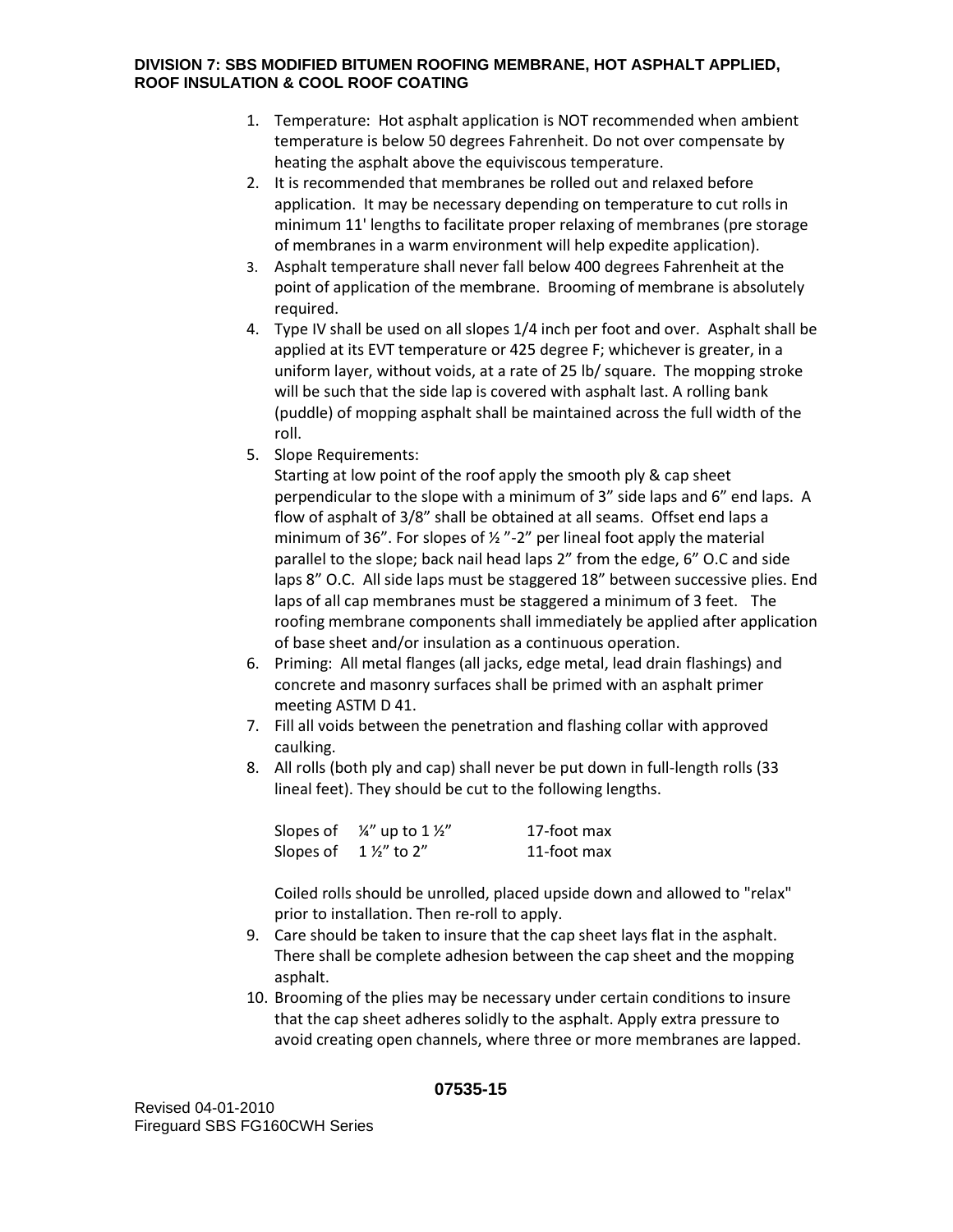- 11. A minimum 3/8 inch asphalt flow-out shall be obtained at all laps. Dry laps are not acceptable. Check all seams for full and uniform adhesion. All end laps shall be staggered a minimum of 18 inches so that no adjacent end laps coincide. If end laps fall in line or are not staggered the proper distance, a full width of SBS membrane shall be installed over the end laps. All material must be cut to specified lengths then relaxed or heated until the material lies completely flat before installation. (i.e. no wrinkles, buckles or rigid end strips)
- 12. Matching granules may be broadcast into the Hot Asphalt bleed out at seams while hot to enhance the finished appearance of the membrane. A minimum 3/8 inch asphalt flow-out shall be obtained at all laps. Dry laps are not acceptable. Check all seams for full and uniform adhesion.
- 13. All laps shall be parallel or perpendicular to the slope of the roof such that the flow of water is not against the lap.

# **3.07 BASE FLASHINGS**

- A. Install all base flashings of roof wall junctures, projections and expansion point curbing per manufacturers specification. All flashings shall be applied via heat welding. Cold adhesive or hot asphalt application of flashing is not recommended due to possibility of slippage. All flashing should be strapped with maximum 1.21-meter (4') sections.
- **B.** Backer sheet for flashing shall be a minimum of one layer of self-adhering smooth-surfaced polymer-modified bitumen sheet, smooth heat welded membrane covered with top surfacing. Base flashing cap sheet shall be applied via heat welding. Cold adhesive application of flashing is not allowed due to possibility of slippage.
- C. Base flashing shall be fused in place so that it extends a minimum 15 cms ( 6" ) onto surface of roof and a minimum of 10 cm ( 4" ) above termination of roofing membrane on wall. When flashing has to be installed over a porous surface, apply asphalt primer at a rate of 1.9 - 2.8 liter / 10 sqm (1/2 to 3/4 gal. per 100 sq. ft) and allow to dry.
- D. Apply pressure to the flashing membrane to obtain maximum contact to surface to which it is applied. There shall be no voids under the base flashing membrane. It is imperative that complete attachment be obtained to the roof surface, roofing membrane over cant, and the wall. A small bead of hot asphalt should be squeezed out at the edges.
- E. Subsequent strips of base flashing shall be fused in place in the same fashion, overlapping preceding strip by 10 cms ( 4"). Overlap shall be interply fused to preceding strip. Pressure shall be applied to surfaces to ensure adhesion.
- F. The flashing must not remain open at the end of the workday.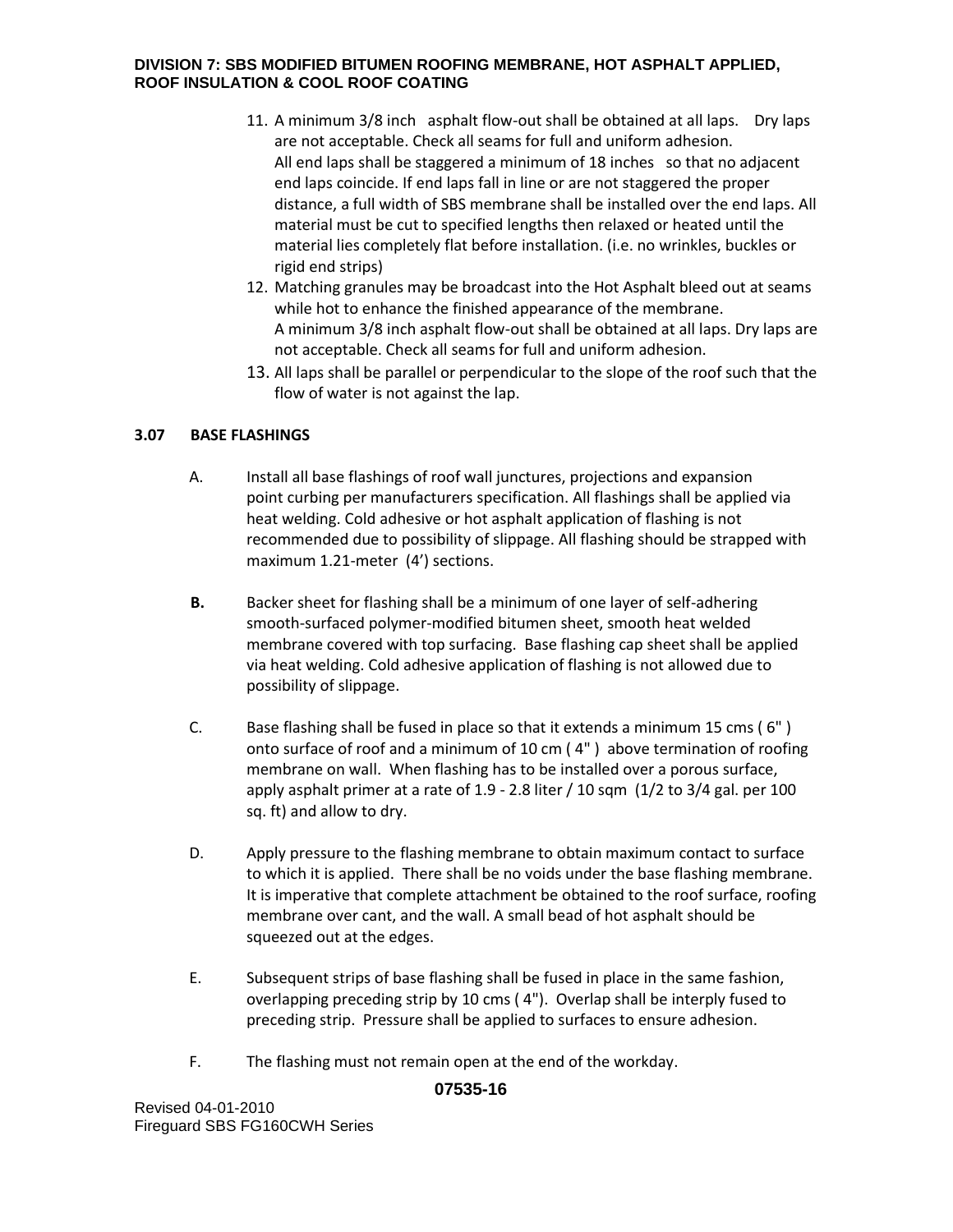- G. The contractor shall thoroughly inspect the completed flashing system at the end of each day's work.
- H. Mechanically fasten top edge base flashings with approved fasteners 10 –15 cms (4"-6") on center per manufacturer's specifications.
- I. Install metal counter flashing as required.

### **3.08 SEALANT**

A. All edges of flashing exposed at gravel stops, waste stacks, pitch pans, vent stacks, etc., to be caulked with a smooth continuous bead of approved sealant.

# **3.09 INSPECTION OF COMPLETED SYSTEM**

A. All cap membrane shall be carefully inspected by the Architect / owner for construction damage and imperfect heat fusion. Any holes or tears shall be patched with the appropriate cap membrane. The patch must extend at least 4" in all directions from the edges of the tear or puncture. The final inspection of the roofing system shall be done prior to application of the coating. Any deficiency identified shall be repaired prior to applying the coating.

# **3.10 DEFICIENCY ADJUSTMENTS**

A. Deficiencies identified by the Architect / owner during the final inspection shall be corrected within five (5) working days. The warranty will not be issued until the deficiencies are corrected.

# **3.11 CLEANING AND REPAIRING**

A. The contractor shall be held fully responsible for cleaning, repairing, touch up or replacing (when directed) items or areas which have been soiled, discolored or damaged by the work of this section. Precaution shall be taken against splashing any material on to adjacent areas. The contractor shall immediately remove any trace of such splashes or spills.

### **3.12 WALKWAYS**

- A. Construct walkways prior to the application of coating by adhering it with approved adhesive. Install walkways per architectural drawing. If no drawings are provided then install walkway around the perimeter of all rooftop equipment, at all door and stair landings and pathway between both.
- B. Walkway sections shall be no longer than 3'x4' with a 2" inches minimum gap between each section to allow for drainage.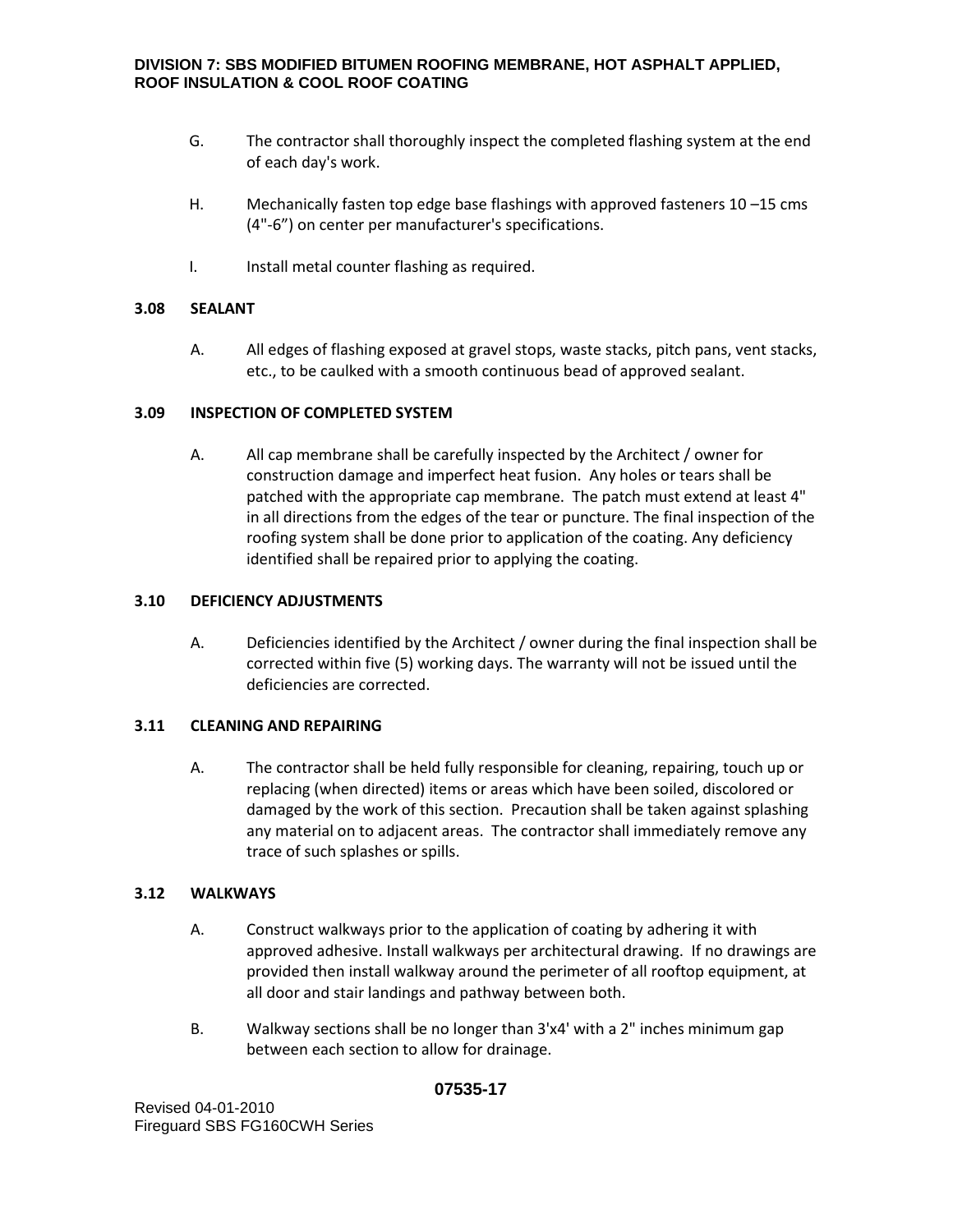**For projects in California, which need to comply with Title 24 "Cool Roof Requirement", a coating needs to be applied. Contact MBTechnology for more details.**

# **3.13 COATING APPLICATION:**

A. Power wash surface (use pressure of 800 to 1200 psi). Scrub areas with build-up of dirt, grease, and other foreign matter with solution of tri-sodium phosphate (TSP) and water rinse thoroughly. New granulated cap sheet can be coated within 21 days of original installation or longer as required by either SBS roofing manufacturer or coating manufacturer. Surface must be dry.

Surface and air temperatures must be a minimum of 60°F and rising. DO NOT apply if heavy dew or rain is expected within 24-48 hours. Apply on a clear, sunny day in morning hours with a 3/4" nap exterior paint roller or professional airless sprayer. First, apply one coat over all seams and joints. Allow to cure to one hour or until dry, apply two (2) uniform coats over entire surface, avoiding excessive rolling. Two full coats are needed for all applications. Apply second coat perpendicular to first coat back rolling where necessary. Allow an additional 1-2 coat where standing water exists

# **3.14 DEBRIS DISPOSAL**

A. The contractor shall make his own arrangements for disposal of debris and waste material. All disposals will be done off site and at the contractor's expense. The owner assumes no responsibility for the disposal of any roofing material. Debris from project will be removed daily, and at no time allowed to block any thoroughfare. Premises shall be cleaned to the satisfaction of Architect / owner.

**For projects in California, which need to comply with Title 24 "Cool Roof Requirement", a coating needs to be applied. Contact MBTechnology for more detail and if project requires it. 3.15 FINAL INSPECTION PRIOR TO COATING:**

**A.** All cap membrane shall be carefully inspected by the Architect / owner for construction damage and imperfect adhesion. Any holes or tears shall be patched with the appropriate cap membrane. The patch must extend at least 4" in all directions from the edges of the tear or puncture. The final inspection of the roofing system shall be done prior to application of the coating. Any deficiency identified shall be repaired prior to applying the coating.

# **3.16 FIRE WATCH:**

A. Fire watch shall be provided continuously during and for at least 2 hour after the last torch on the roof is extinguished. At least two 2-1/2 gallon containers of water and two 4A60BC extinguishers shall be available during the fire watch. When work is interrupted, or at the end of a section of roofing, and at end of each day's work, areas which had been subjected to torch applications shall be surveyed with an infra-red sensing device. Hot spots shall be cooled and re-